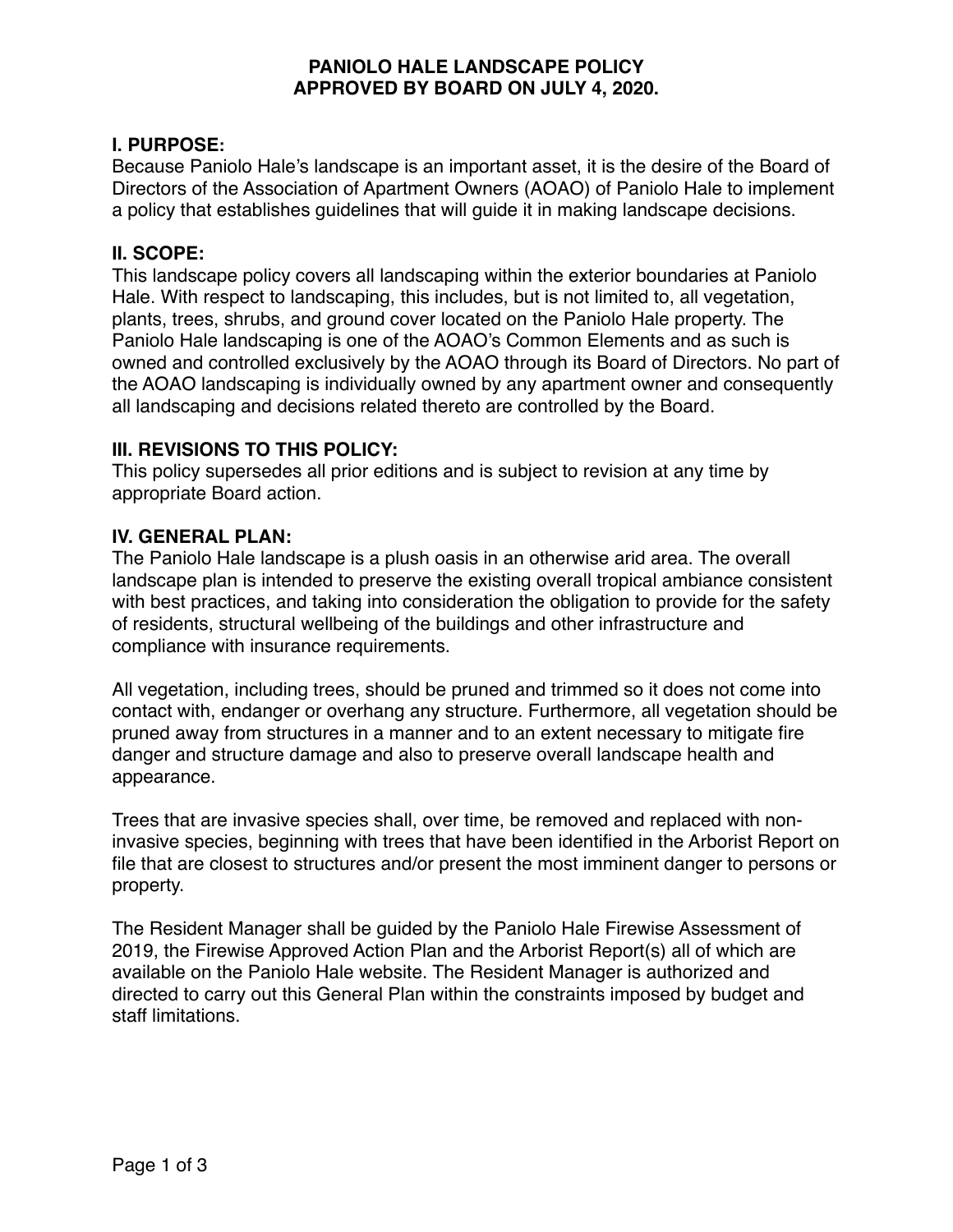## **PANIOLO HALE LANDSCAPE POLICY APPROVED BY BOARD ON JULY 4, 2020.**

# **V. LANDSCAPE COMMITTEE:**

The President of the Paniolo Hale Board of Directors shall appoint one or more Board Members as the Landscape Committee Chairperson(s). The Chairperson(s), in conjunction with the President, shall appoint five volunteers from the general membership to complete the Landscape Committee.

The Landscape Committee shall only become involved in landscape issues to the extent as may be specifically directed by the Board of Directors from time to time and shall then advise and make recommendations to the Board of Directors in accordance with this Landscape Policy.

The Landscape Committee is an advisory committee only. Members should become familiar with the Arborist Report(s) located in the Resident Manager's office. Landscape Committee members shall not participate in any landscape matter which may affect their own apartment.

### **VI. LANDSCAPE GUIDELINES:**

The following nonexclusive factors may be considered in making decisions relating to landscape issues:

- 1. Initial cost to Association.
- 2. Future ongoing maintenance costs, including labor.
- 3. Water conservation.
- 4. Fire resistance and compliance with Firewise Community commitments.
- 5. Plantings shall be maintained in a manner that will mitigate fire hazard or damage to people or structures.
- 6. Following any major removal of trees, or other vegetation, permanent replacement plantings may not be introduced for a period of time needed to assess the aesthetic need for replacement plantings and their cost.
- 7. In making changes to any existing landscape, plants identified as invasive by recognized governmental and horticulture organizations shall not be planted on the property and removal of such existing plantings shall be accomplished where appropriate at the discretion of the Resident Manager after taking into consideration other landscape guidelines.
- 8. The list of suggested plantings on file at the Resident Manager's office will be the guide for the acceptance of new ground covers, plants, shrubs and trees. The list is not all inclusive and may be updated by the Board from time to time.
- 9. Diseased trees or plants, trees or plants that are a safety hazard and/or are likely to cause immanent damage to structures shall be removed at the direction of the Resident Manager.